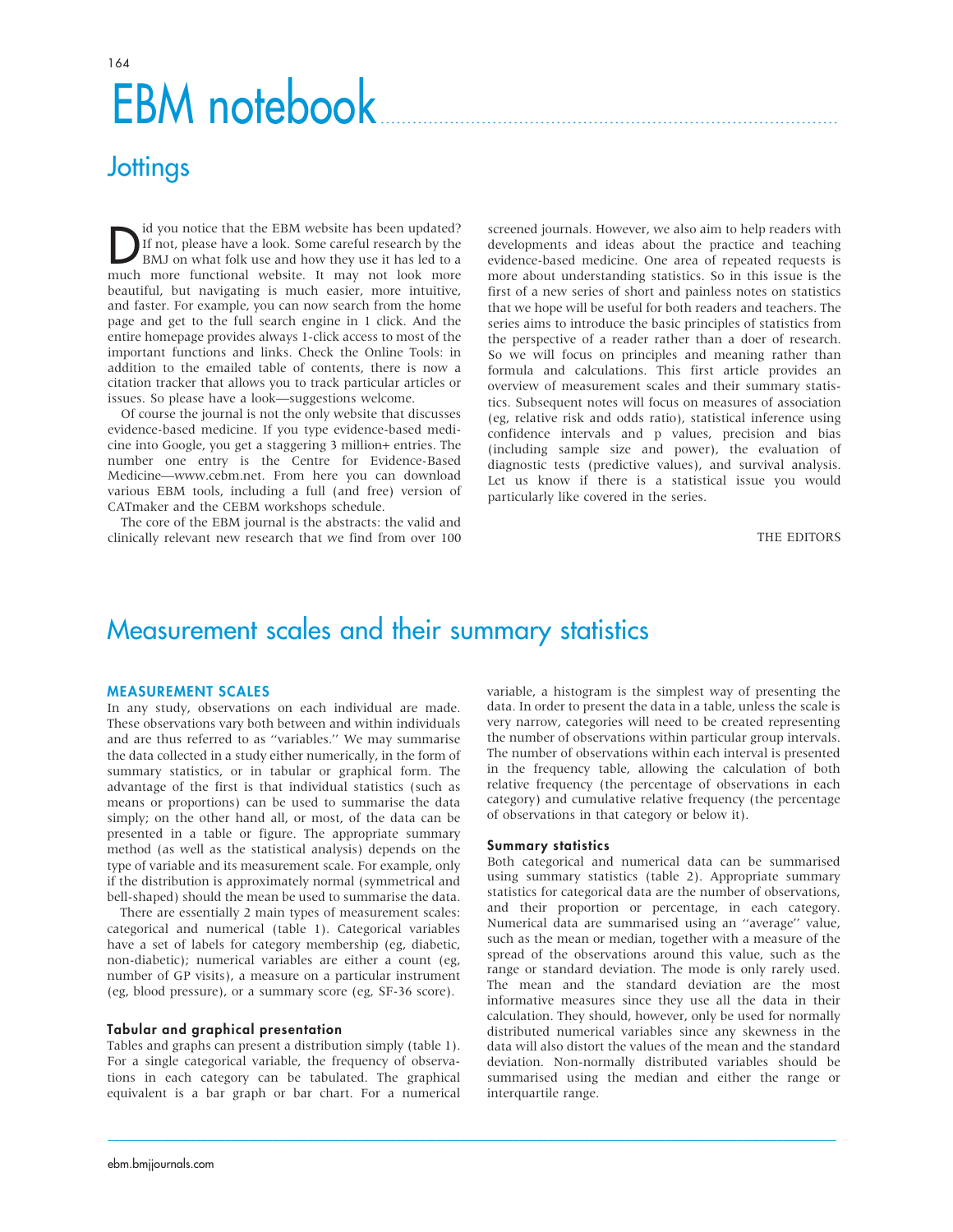Table 1. Types of variable and the graphical and tabular presentation of individual variables (univariate data) Table 1. Types of variable and the graphical and tabular presentation of individual variables (univariate data)

|                               |                               |                                                                    |                                 |                                 | <b>Categorical</b>               |                                 |                                  |                                  |                                                |                                 |                                        |                                   |                                                                  |          |                                                                           |                                                                               |                                    |                                                  |                              |                                             |                                     |                                     |                                        | Numerical                      |                                                                         |                                   |                                                                         |                                           |                                                                            |                                                                                                                                                                                                                                                                                     |
|-------------------------------|-------------------------------|--------------------------------------------------------------------|---------------------------------|---------------------------------|----------------------------------|---------------------------------|----------------------------------|----------------------------------|------------------------------------------------|---------------------------------|----------------------------------------|-----------------------------------|------------------------------------------------------------------|----------|---------------------------------------------------------------------------|-------------------------------------------------------------------------------|------------------------------------|--------------------------------------------------|------------------------------|---------------------------------------------|-------------------------------------|-------------------------------------|----------------------------------------|--------------------------------|-------------------------------------------------------------------------|-----------------------------------|-------------------------------------------------------------------------|-------------------------------------------|----------------------------------------------------------------------------|-------------------------------------------------------------------------------------------------------------------------------------------------------------------------------------------------------------------------------------------------------------------------------------|
| Variable<br>type              | Two                           | categories                                                         |                                 |                                 |                                  | More than                       | two                              | categories                       | or Ordinal)<br>(Nominal                        |                                 |                                        |                                   |                                                                  |          | <b>Discrete</b>                                                           |                                                                               |                                    |                                                  |                              |                                             |                                     |                                     | Continuous                             |                                |                                                                         |                                   |                                                                         |                                           |                                                                            |                                                                                                                                                                                                                                                                                     |
| Description                   | Dichotomous measure—describes | presence or absence of an attribute<br>(eg, pregnant/not pregnant; | smoker/non-smoker; male/female) |                                 |                                  | Nominal data-several categories | with no natural order (eg, blood | groups-A/B/AB/O; marital status- | married/single/divorced/separated/<br>widowed) | Ordinal data-several categories | with a natural order but with no clear | "units," (eg, depressive episode: | mild/moderate/severe/severe with<br>psychotic symptoms).         |          | Discrete variables are observations<br>that can only take whole numerical | migraines last month. They may be<br>$3, 4, 5, 6+$<br>values, e.g. 0, 1, 2, 1 | transformed to an ordinal variable | (eg, $0-1$ , $2-3$ , $4-5$ , $6+$ migraines last | month). Ideally, a histogram | of discrete data should use non-            | touching lines rather than touching | bars so as not to imply continuity. | Continuous variables are               | observations where the only    | measuring instrument (eg, height,<br>restriction is the accuracy of the | blood pressure, BMI). They may be | transformed to a categorical variable<br>(eg, BMI<20, 20-24.9, 25-29.9, | $30+)$ .                                  |                                                                            |                                                                                                                                                                                                                                                                                     |
| <b>Graphical presentation</b> | Bar Graph                     | Frequency of males and<br>females                                  | 53                              | SO<br>88898<br><b>Liedneucy</b> | Female<br>Male<br>$\circ$        | <b>Bar Graph</b>                | Frequency of depressive episode  | R                                | నే                                             | <b>Erequency</b>                |                                        | ********                          | psychotic<br><b>Severe</b><br>with<br>Bevere<br>Moderate<br>Mild | symptoms | MIGRAINE<br>Histogram                                                     |                                                                               |                                    |                                                  | $\hat{\mathbf{x}}$           | $285. 247 + 2.52$<br>NGC 1-3.7<br>Erequency | $N = 72.00$                         | MIGRAINE                            | Histogram                              | fasting blood insulin (mmol/l) |                                                                         | ş                                 | R,                                                                      | $\mathbb{R}$                              | Std. Dw = 0.42<br>Nasn = 13.0<br>N = 254.00<br>e,<br>$\sigma$<br>Frequency | $\mathcal{E}_{\mathcal{O}}$ , $\mathcal{E}_{\mathcal{O}}$<br><b>SE</b><br>$\begin{array}{c} \phi_0 \\ \phi_0 \\ \phi_1 \\ \end{array} \begin{array}{c} \phi_0 \\ \phi_0 \\ \end{array} \begin{array}{c} \phi_1 \\ \phi_0 \\ \end{array}$<br>fasting blood insulin (mmol/l)<br>20 20 |
|                               |                               | The list of possible<br>Frequency table                            | values and the                  | number of times<br>each occurs. | frequency is the<br>The relative | percentage of times             | that each value<br>occurs.       |                                  |                                                |                                 |                                        |                                   |                                                                  |          | Frequency                                                                 | Values are grouped<br>distribution                                            | into non-                          | overlapping                                      | intervals.                   |                                             | The cumulative                      | relative frequency is               | the percentage of<br>observations that | have a value either            | in that interval or                                                     | example, in the<br>below it. For  | adjacent table, 72%                                                     | report fewer than 6<br>of the individuals | migraines/month                                                            | while 22% report<br>fewer than 2.                                                                                                                                                                                                                                                   |
| <b>Tabular</b> presentation   | Dichotomous                   | Sex                                                                | Female<br>Male                  | Total                           |                                  | Nominal/ordinal                 | Depressive                       | episode<br>Mild                  | Moderate                                       | Severe                          | Severe +                               | Total                             |                                                                  |          |                                                                           | <b>Discrete/continuous</b>                                                    | Migraines                          | last month                                       |                              | $2 - 3$<br>J                                | $4-5$                               | $6-7$                               | $8+$                                   | Total                          |                                                                         |                                   |                                                                         |                                           |                                                                            |                                                                                                                                                                                                                                                                                     |
|                               |                               | Frequency                                                          | SS <sub>3</sub>                 | 135                             |                                  |                                 | Frequency                        |                                  | 36                                             | $\overline{\phantom{0}}$        | $\circ$                                | 80                                |                                                                  |          |                                                                           |                                                                               | Frequency                          | (Relative                                        | 16 (22.2%)<br>frequency)     | 22 (30.6%)                                  | 14 (19.4%)                          | 13 (18.1%)                          | 7 ( 9.7%)                              | 72 (100.0%)                    |                                                                         |                                   |                                                                         |                                           |                                                                            |                                                                                                                                                                                                                                                                                     |
|                               |                               | frequency<br>Relative                                              | 37.0%<br>63.0%                  | 100.0%                          |                                  |                                 | Relative                         | frequency<br>30.0%               | 37.5%                                          | 21.3%                           | 11.3%                                  | 100.0%                            |                                                                  |          |                                                                           |                                                                               | Cumulative                         | Relative                                         | frequency<br>22.2%           | 52.8%                                       | 72.2%                               | 90.3%                               | 100.0%                                 |                                |                                                                         |                                   |                                                                         |                                           |                                                                            |                                                                                                                                                                                                                                                                                     |
|                               |                               |                                                                    |                                 |                                 |                                  |                                 |                                  |                                  |                                                |                                 |                                        |                                   |                                                                  |          |                                                                           |                                                                               |                                    |                                                  |                              |                                             |                                     |                                     |                                        |                                |                                                                         |                                   |                                                                         |                                           |                                                                            |                                                                                                                                                                                                                                                                                     |

 $\mathcal{L} = \{ \mathcal{L} = \{ \mathcal{L} = \{ \mathcal{L} = \{ \mathcal{L} = \{ \mathcal{L} = \{ \mathcal{L} = \{ \mathcal{L} = \{ \mathcal{L} = \{ \mathcal{L} = \{ \mathcal{L} = \{ \mathcal{L} = \{ \mathcal{L} = \{ \mathcal{L} = \{ \mathcal{L} = \{ \mathcal{L} = \{ \mathcal{L} = \{ \mathcal{L} = \{ \mathcal{L} = \{ \mathcal{L} = \{ \mathcal{L} = \{ \mathcal{L} = \{ \mathcal{L} = \{ \mathcal{L} = \{ \mathcal{$